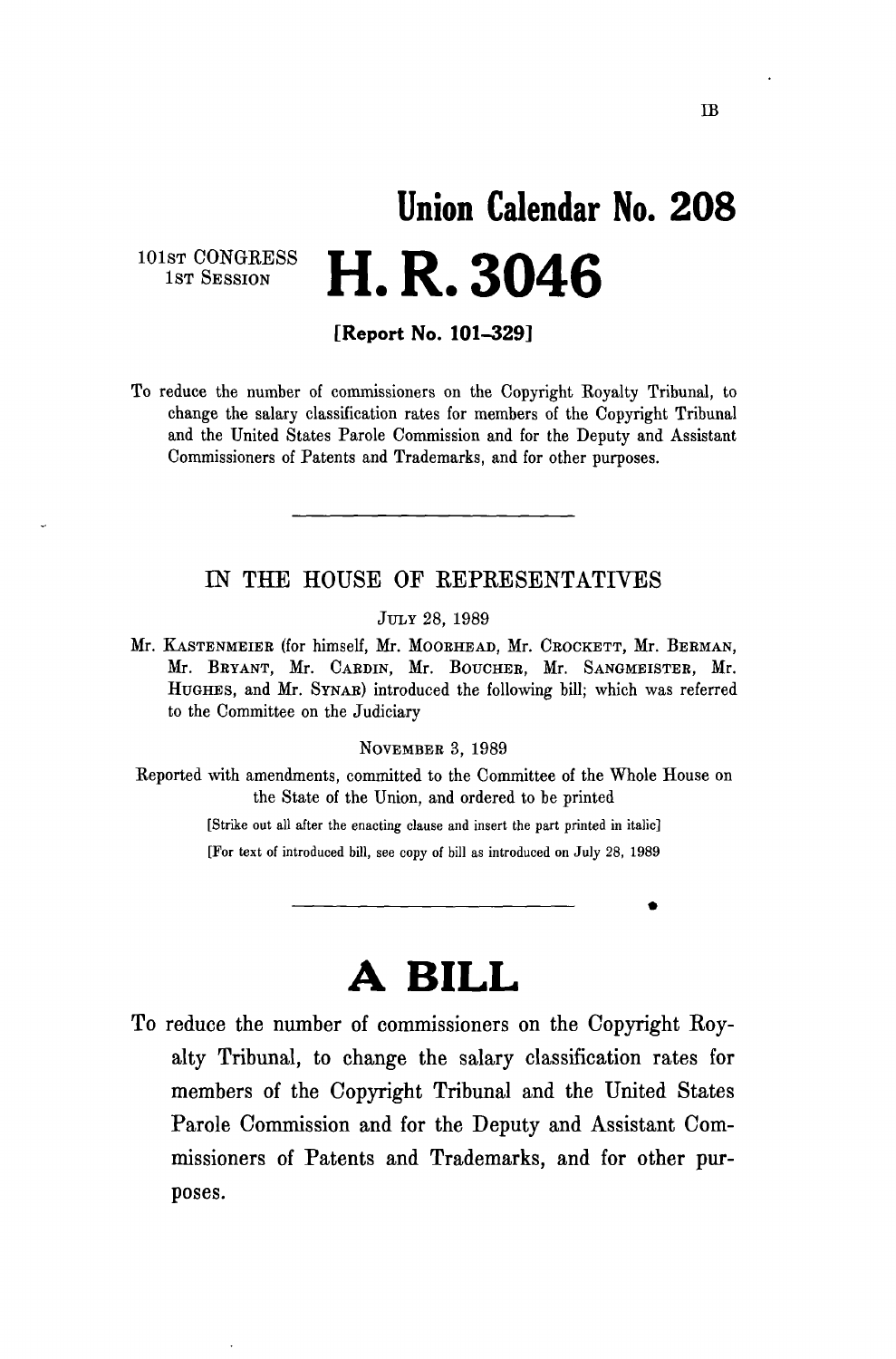*Be it enacted by the Senate and House of Representa- tives of the United States of America in Congress assembled, SECTION I. SHORT TITLE.* 

 *This Act may be cited as the "Copyright Royalty Tri- bunal Reform and Miscellaneous Pay Act of 1989".* 

 *SEC. 2. COPYRIGHT ROYALTY TRIBUNAL AND COPYRIGHT OFFICE.* 

 *(a) MEMBERSHIP OF THE COPYRIGHT ROYALTY TRI- BUNAL; LAPSED TERMS; PAY.*—*Section 802(a) of title 17, United States Code, is amended to read as follows:* 

 *"(a) The Tribunal shall be composed of three Commis- sioners appointed by the President, by and with the advice and consent of the Senate. The term of office of any individ- ual appointed as a Commissioner shall be seven years, except that a Commissioner may serve after the expiration of his or her term until a successor has taken office. Each Commis- sioner shall be compensated at the rate of pay in effect for level V of the Executive Schedule under section 5316 of title 5.'\* 

 *(b) COPYRIGHT OFFICE.*—*Section 701 of title 17, United States Code, is amended by adding at the end the following new subsection:* 

 *"(e) The Register of Copyrights shall be compensated at the rate of pay in effect for level IV of the Executive Sched- ule under section 5315 of title 5. The Register of Copyrights*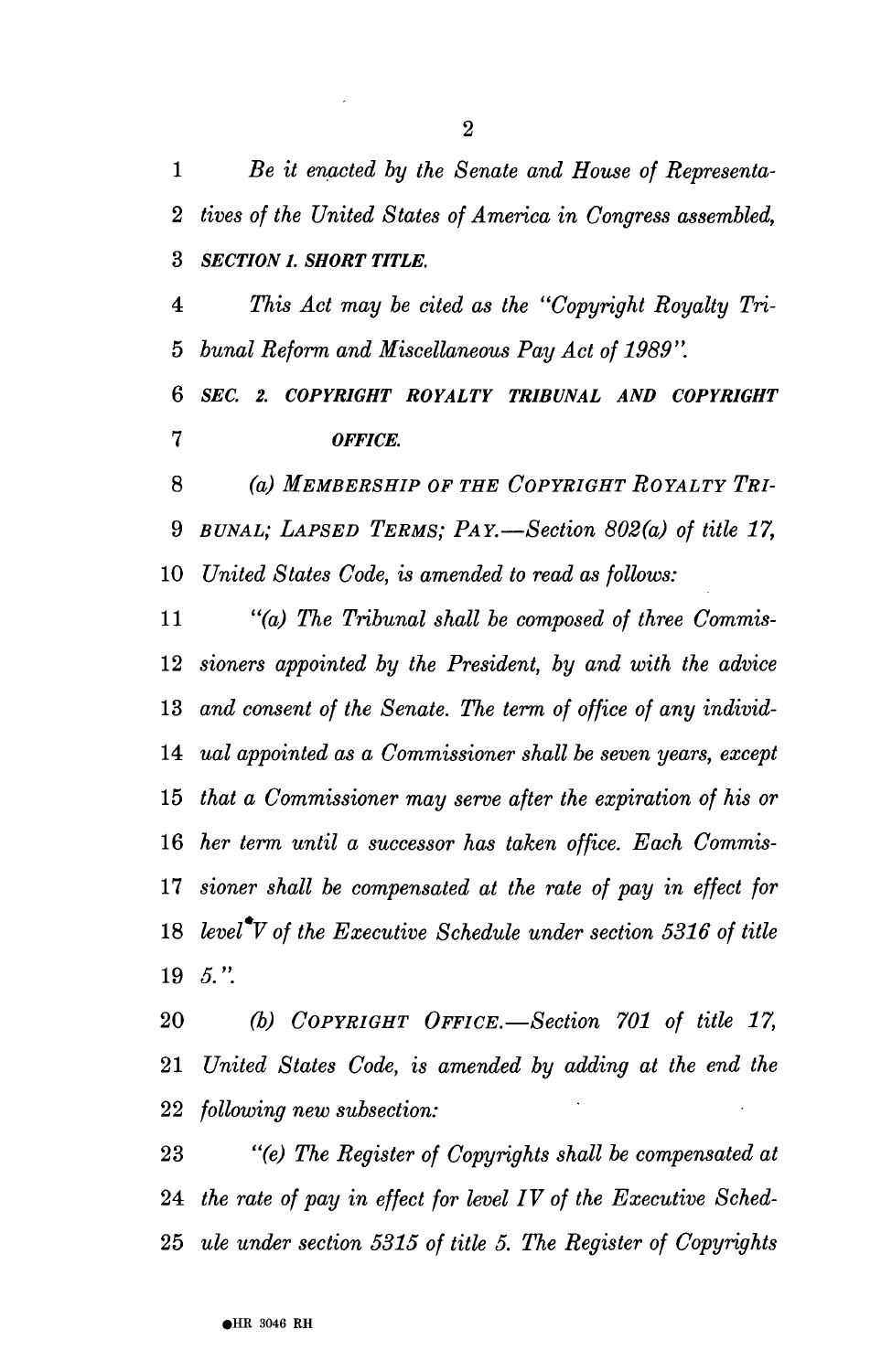*shall be assisted in the performance of his or her duties by three Associate Registers of Copyrights who shall each be compensated at the rate of pay in effect for level V of the Executive Schedule under section 5316 of title 5.". SEC 3. PA Y RA TES FOR PAROLE COMMISSION. (a) CHAIRMAN.*—*Section 5315 of title 5, United States Code, is amended by adding at the end the following: "Chairman, United States Parole Commission.". (b) OTHER COMMISSIONERS.*—*Section 5316 of title 5, United States Code, is amended by adding at the end the* 

 *following:* 

 *"Commissioners, United States Parole Commis- sion (8).".* 

 *SEC. 4. PAY RATES FOR DEPUTY AND ASSISTANT COMMISSION- ERS OF PA TENTS AND TRADEMARKS.* 

 *Section 5316 of title 5, United States Code, is amended by adding at the end the following:* 

 *"Deputy Commissioner of Patents and Trade- marks.* 

 *"Assistant Commissioner for Patents.* 

 *"Assistant Commissioner for Trademarks.".* 

**2 2** *SEC. 5. EFFECTIVE DA TE; BUDGET A CT.* 

 *(a) EFFECTIVE DATE.*—*The amendments made by this Act shall take effect on the date of the enactment of this Act.*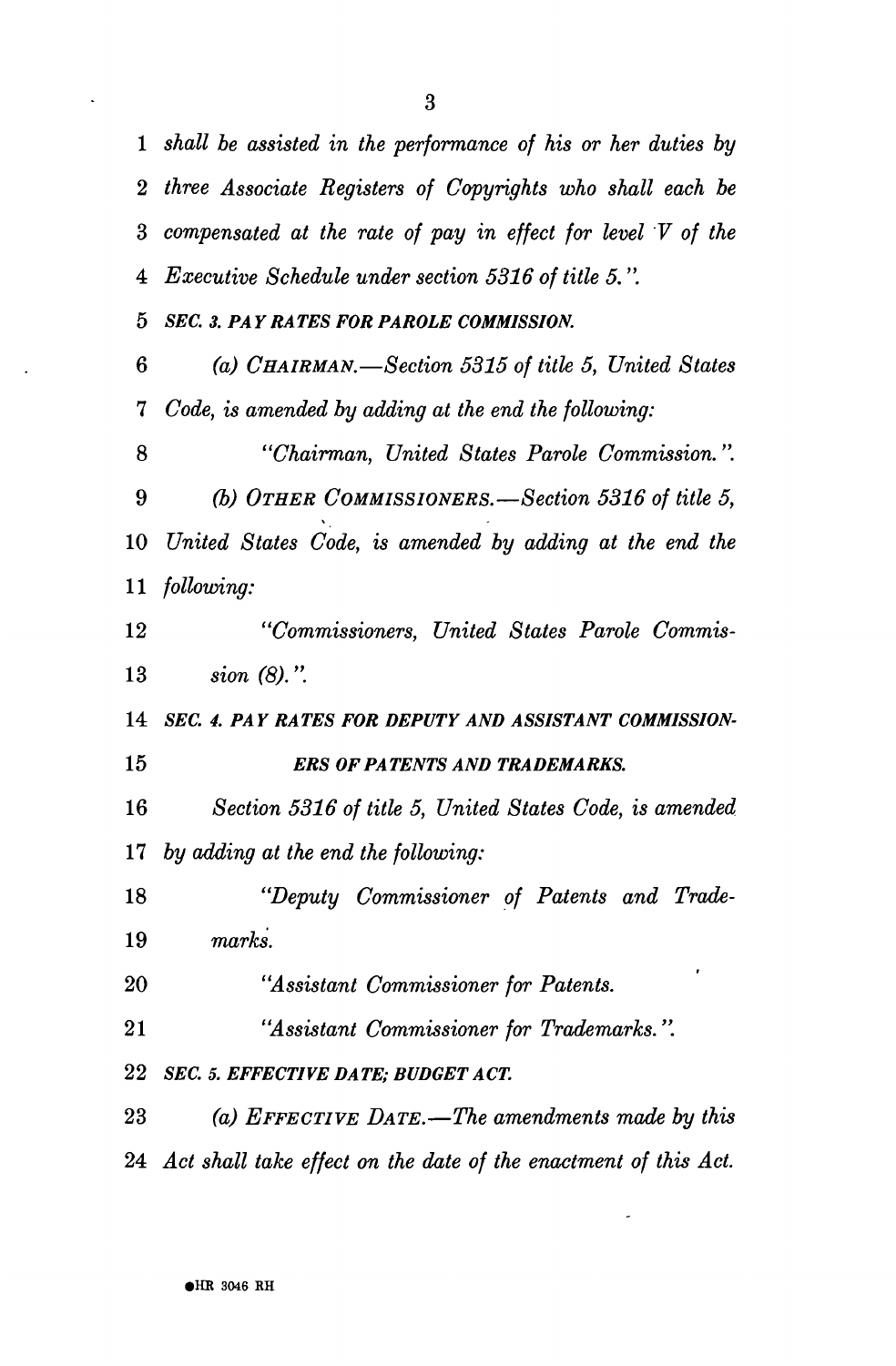*(b) BUDGET ACT.*—*Any new spending authority (within the meaning of section 401 of the Congressional Budget Act of 1974) which is provided under this Act shall be effective for any fiscal year only to the extent or in such 5 amounts as are provided in appropriations Acts.* 

Amend the title so as to read: "A bill to reduce the number of Commissioners on the Copyright Royalty Tribunal, to change the salary classification rates for members of the Copyright Tribunal and the United States Parole Commission, for the Register and Associate Registers of Copyrights, and for the Deputy and Assistant Commissioners of Patents and Trademarks, and for other purposes.".